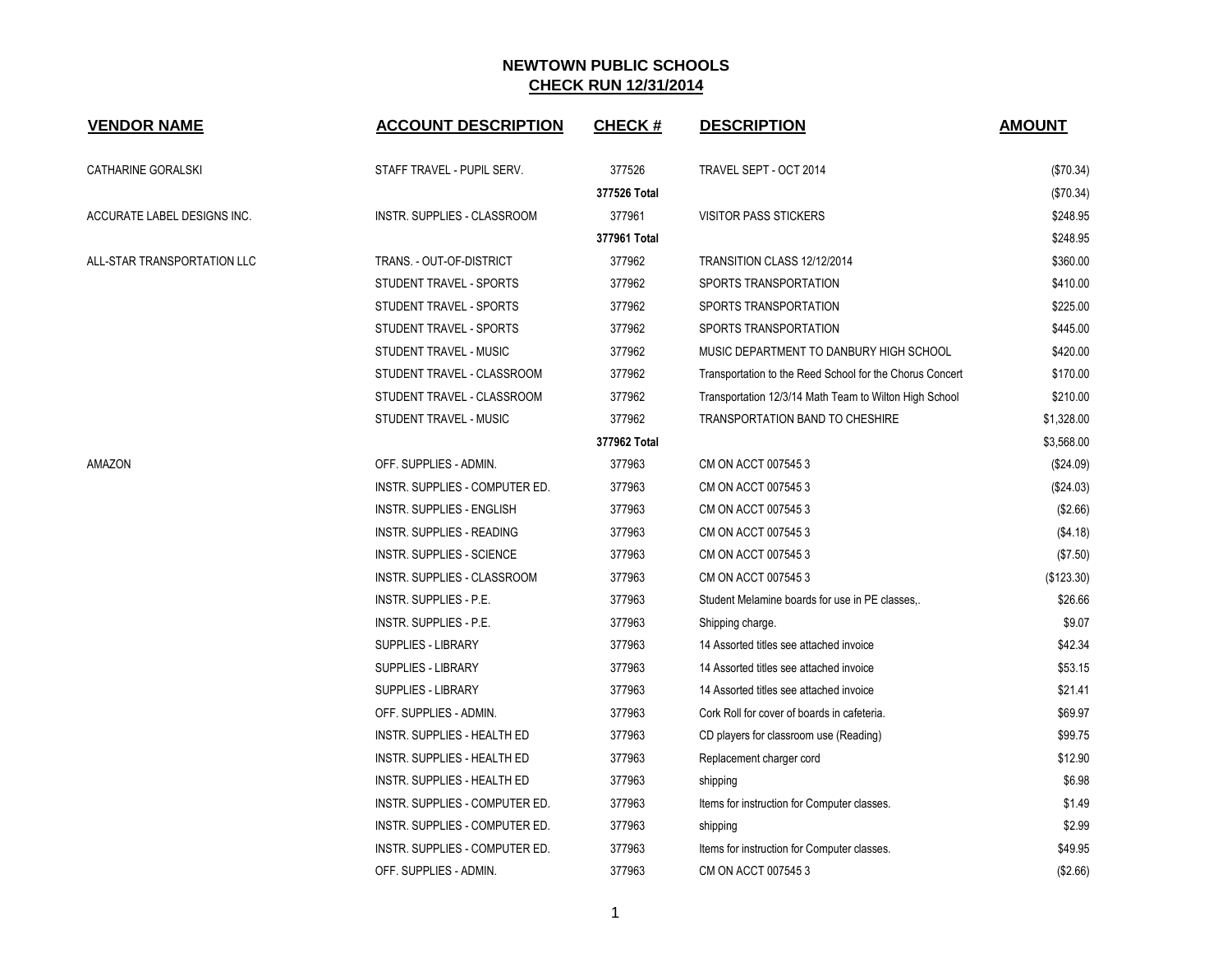| <b>VENDOR NAME</b>               | <b>ACCOUNT DESCRIPTION</b>       | <b>CHECK#</b> | <b>DESCRIPTION</b>                                         | <b>AMOUNT</b> |
|----------------------------------|----------------------------------|---------------|------------------------------------------------------------|---------------|
| AMAZON                           | INSTR. SUPPLIES - COMPUTER ED.   | 377963        | CM ON ACCOUNT 0075453                                      | (\$20.52)     |
|                                  | <b>INSTR. SUPPLIES - ENGLISH</b> | 377963        | CM ON ACCT 0075453                                         | (\$97.80)     |
|                                  | <b>INSTR. SUPPLIES - MATH</b>    | 377963        | CM ON ACCOUNT 0075453                                      | (\$22.20)     |
|                                  | <b>INSTR. SUPPLIES - MATH</b>    | 377963        | CM ON ACCT 007545 3                                        | (\$3.14)      |
|                                  | INSTR. SUPPLIES - MUSIC          | 377963        | CM ON ACCT 007545 3                                        | (\$2.90)      |
|                                  | <b>INSTR. SUPPLIES - READING</b> | 377963        | CM ON ACCT 007545 3                                        | (\$3.70)      |
|                                  | <b>INSTR. SUPPLIES - SCIENCE</b> | 377963        | CM ON ACCT 0075453                                         | (\$4.23)      |
|                                  | INSTR. SUPPLIES - SPORTS         | 377963        | CM ON ACCT 007545 3                                        | (\$11.04)     |
|                                  |                                  | 377963 Total  |                                                            | \$42.71       |
| AMERICAN ASSOCIATION OF PHYSICS  | <b>INSTR. SUPPLIES - SCIENCE</b> | 377964        | SCHOOL REGISTRATION FEE AAPT MEMBER                        | \$25.00       |
|                                  | <b>INSTR. SUPPLIES - SCIENCE</b> | 377964        | WebAssign Exam for 24 students                             | \$96.00       |
|                                  | <b>INSTR. SUPPLIES - SCIENCE</b> | 377964        | Processing Fee                                             | \$10.00       |
|                                  |                                  | 377964 Total  |                                                            | \$131.00      |
| APPLE INC.                       | EQUIPMENT - INFO. TECH.          | 377965        | MacBook Pro 13-inch with Retina Display                    | \$5,995.00    |
|                                  |                                  | 377965 Total  |                                                            | \$5,995.00    |
| <b>BAGEL DELIGHT</b>             | OFF. SUPPLIES - SUPER.           | 377966        | <b>BOE BAGELS</b>                                          | \$99.95       |
|                                  | OFF. SUPPLIES - ADMIN.           | 377966        | Professional Development refreshments for staff            | \$129.95      |
|                                  | OTHER SUPPLIES - STAFF DEVELOP.  | 377966        | Workshop Dec. 3, 2014                                      | \$34.95       |
|                                  | INSTR. SUPPLIES - CLASSROOM      | 377966        | STAFF MEETING BREAKFAST                                    | \$169.95      |
|                                  |                                  | 377966 Total  |                                                            | \$434.80      |
| <b>BER</b>                       | STAFF TRAIN. - SOC. STUDIES      | 377967        | Making Best Use of Mobile Devices, iPads                   | \$235.00      |
|                                  |                                  | 377967 Total  |                                                            | \$235.00      |
| <b>PRIVATE</b>                   | TUITION - OUT-OF-DISTRICT        | 377968        | TUITION - OUT-OF-DISTRICT                                  | \$60,503.10   |
|                                  |                                  | 377968 Total  |                                                            | \$60,503.10   |
| <b>BLANCHETTE SPORTING GOODS</b> | <b>INSTR. SUPPLIES - SPORTS</b>  | 377969        | ATHLETIC DOWN MARKER                                       | \$415.00      |
|                                  |                                  | 377969 Total  |                                                            | \$415.00      |
| <b>BLICK ART MATERIALS</b>       | <b>INSTR. SUPPLIES - ART</b>     | 377970        | Instructional items for art class per attached order form. | \$134.89      |
|                                  |                                  | 377970 Total  |                                                            | \$134.89      |
| <b>JEAN CARTISANO</b>            | STAFF TRAVEL - INFO. TECH.       | 377971        | TRAVEL DEC 2014                                            | \$29.79       |
|                                  |                                  | 377971 Total  |                                                            | \$29.79       |
| CBS LLC                          | REPAIRS - INFO. TECH.            | 377972        | Epson 570 ST to replace Unifi 45                           | \$999.00      |
|                                  | REPAIRS - INFO. TECH.            | 377972        | Installation, and removal - wall plate and wires           | \$580.00      |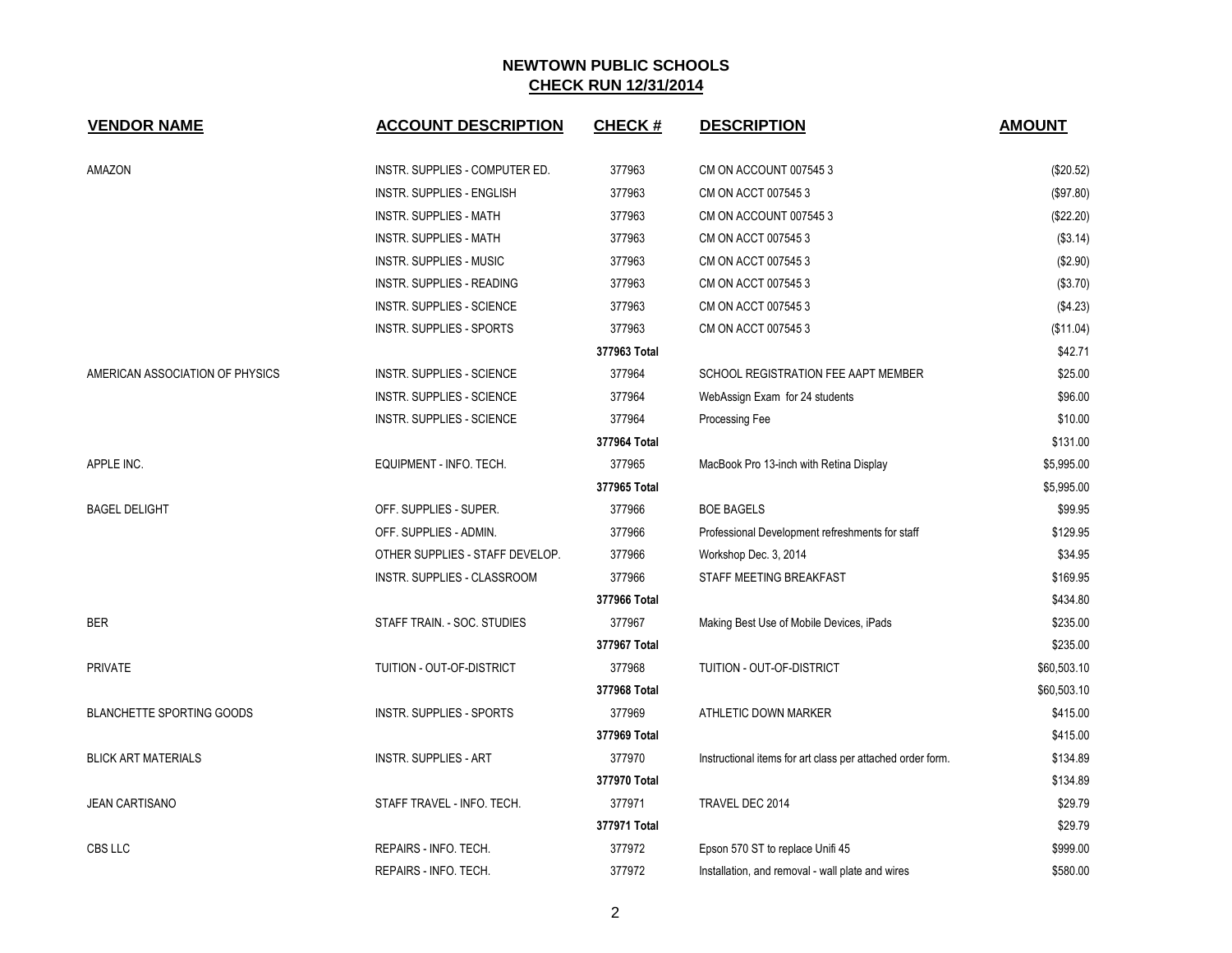| <b>VENDOR NAME</b>                   | <b>ACCOUNT DESCRIPTION</b>       | <b>CHECK#</b> | <b>DESCRIPTION</b>                                         | <b>AMOUNT</b> |
|--------------------------------------|----------------------------------|---------------|------------------------------------------------------------|---------------|
| CBS LLC                              | EQUIPMENT - INFO. TECH.          | 377972        | Epson 570, Install and Smart Board install - wall plates   | \$1,658.00    |
|                                      | EQUIPMENT - INFO. TECH.          | 377972        | Epson 570 ST to INSTALL Unifi 45                           | \$4,587.00    |
|                                      | REPAIRS - INFO. TECH.            | 377972        | Epson 570 ST to Replace Unifi35                            | \$999.00      |
|                                      | REPAIRS - INFO. TECH.            | 377972        | Installation and removal of Unifi 35, wall plate and wires | \$580.00      |
|                                      | REPAIRS - INFO. TECH.            | 377972        | Epson 570ST to replace Unifi55                             | \$999.00      |
|                                      | REPAIRS - INFO. TECH.            | 377972        | Installation and removal of Unifi 55, hook up wall plate   | \$580.00      |
|                                      | REPAIRS - INFO. TECH.            | 377972        | Epson 580 to replace Unifi                                 | \$999.00      |
|                                      | REPAIRS - INFO. TECH.            | 377972        | Installation of projector, wall plate and wires.           | \$580.00      |
|                                      |                                  | 377972 Total  |                                                            | \$12,561.00   |
| <b>CCM SERVICES LLC</b>              | ELECTRICITY - H.S.               | 377973        | ELEC DEC 2014                                              | \$1,109.00    |
|                                      |                                  | 377973 Total  |                                                            | \$1,109.00    |
| <b>CIRMA</b>                         | WORKERS COMP.                    | 377974        | 3RDQTR WC PREMIUM 2014/15                                  | \$114,480.00  |
|                                      | LIABILITY/UMBRELLA INS.          | 377974        | 3RD QTR. LAP PREMIUM 2014/15                               | \$35,876.00   |
|                                      | PROPERTY INSURANCE               | 377974        | 3RD QTR. LAP PREMIUM 2014/15                               | \$33,658.00   |
|                                      |                                  | 377974 Total  |                                                            | \$184,014.00  |
| COLLINS SPORTS MEDICINE              | <b>INSTR. SUPPLIES - SPORTS</b>  | 377975        | PADS- GAUZE- SPLINTS- HAND SANITIZER                       | \$3,170.31    |
|                                      | <b>INSTR. SUPPLIES - SPORTS</b>  | 377975        | PADS- GAUZE- SPLINTS- HAND SANITIZER                       | \$275.55      |
|                                      | INSTR. SUPPLIES - SPORTS         | 377975        | PADS- GAUZE- SPLINTS- HAND SANITIZER                       | \$112.25      |
|                                      |                                  | 377975 Total  |                                                            | \$3,558.11    |
| COMPANDSAVE                          | <b>INSTR. SUPPLIES - MATH</b>    | 377976        | REPLACEMENT CB436A (36A) 4-PACK BLACK LASER                | \$89.96       |
|                                      | <b>INSTR. SUPPLIES - SCIENCE</b> | 377976        | REPLACEMENT CB436A (36A) 4-PACK BLACK LASER                | \$89.96       |
|                                      |                                  | 377976 Total  |                                                            | \$179.92      |
| CONN CENTER FOR CHILD DEVELOPMENT    | TUITION - OUT-OF-DISTRICT        | 377977        | TUITION - OUT-OF-DISTRICT                                  | \$32,000.00   |
|                                      |                                  | 377977 Total  |                                                            | \$32,000.00   |
| CONN JUNIOR REPUBLIC INC.            | TUITION - OUT-OF-DISTRICT        | 377978        | TUITION - OUT-OF-DISTRICT                                  | \$3,770.88    |
|                                      | TUITION - OUT-OF-DISTRICT        | 377978        | TUITION - OUT-OF-DISTRICT                                  | \$3,770.88    |
|                                      |                                  | 377978 Total  |                                                            | \$7,541.76    |
| <b>CONNECTICUT LIGHT &amp; POWER</b> | ELECTRICITY - H.                 | 377979        | ELEC 51084633023 30,400. KWH                               | \$2,636.40    |
|                                      | ELECTRICITY - S.H.               | 377979        | ELEC 51934736059 72900.00 KWH                              | \$10,590.71   |
|                                      | ELECTRICITY - S.H.               | 377979        | ELEC 51922733035 766.800 KHW                               | \$75.14       |
|                                      | ELECTRICITY - M.G.               | 377979        | ELEC 51171733009 31,840. KHW                               | \$2,765.56    |
|                                      | ELECTRICITY - HOM.               | 377979        | ELEC 51844633024 46,656. KWH                               | \$4,329.96    |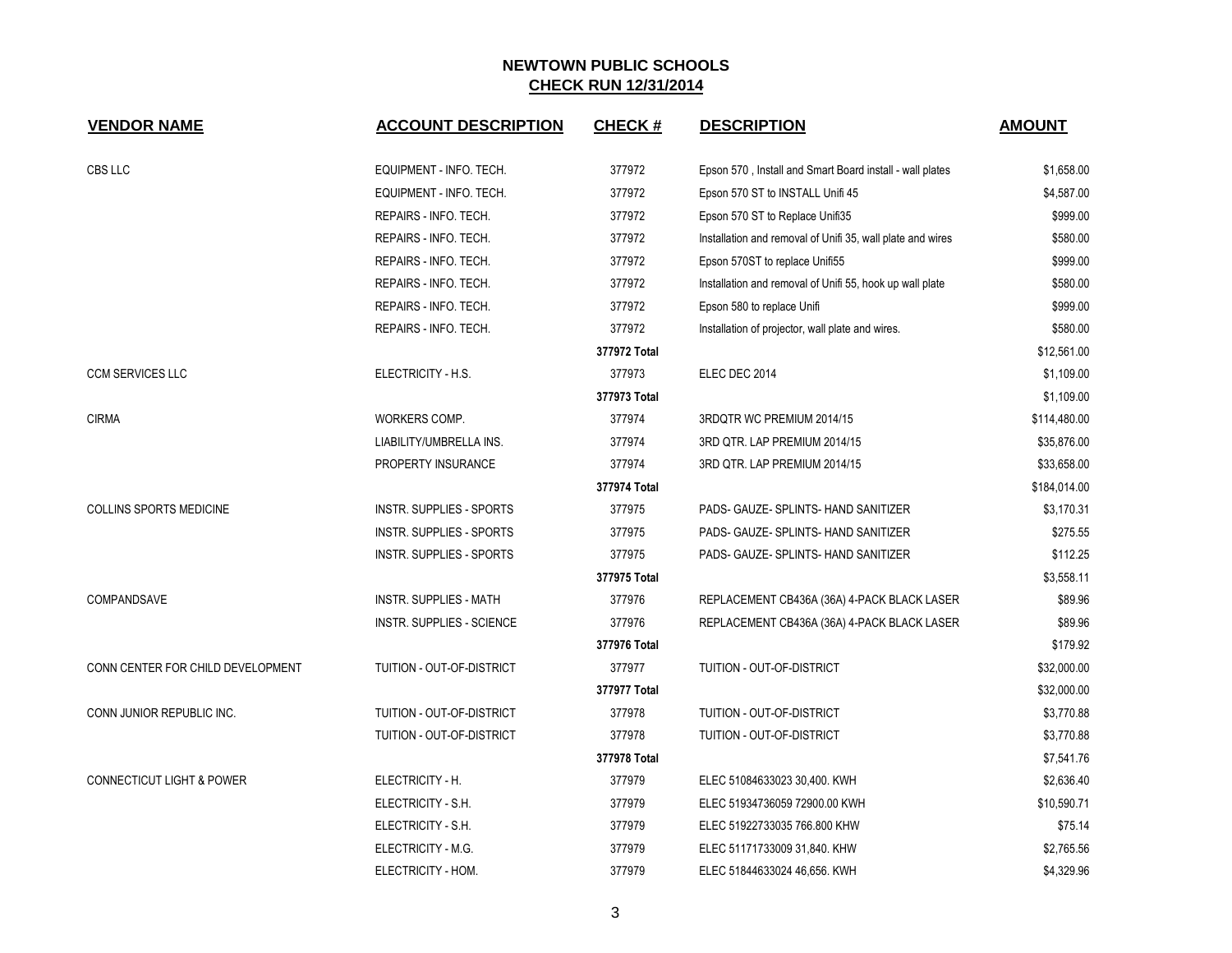| <b>VENDOR NAME</b>                      | <b>ACCOUNT DESCRIPTION</b>       | <b>CHECK#</b> | <b>DESCRIPTION</b>                           | <b>AMOUNT</b> |
|-----------------------------------------|----------------------------------|---------------|----------------------------------------------|---------------|
| <b>CONNECTICUT LIGHT &amp; POWER</b>    | ELECTRICITY - RIS.               | 377979        | ELEC 51984466011 LOAN                        | \$378.92      |
|                                         | ELECTRICITY - H.S.               | 377979        | ELEC 51318375011 412. KWH                    | \$122.54      |
|                                         | ELECTRICITY - H.S.               | 377979        | ELEC 51223253097 20. KWH                     | \$39.15       |
|                                         |                                  | 377979 Total  |                                              | \$20,938.38   |
| CONSOLIDATED COMPUTING INC.             | CONTRACTED SERV. - INFO. TECH.   | 377980        | DATTO backup additional 1 TB offsite storage | \$280.00      |
|                                         |                                  | 377980 Total  |                                              | \$280.00      |
| <b>CREATIVE MUSIC &amp; ARTS LLC</b>    | <b>REPAIRS - MUSIC</b>           | 377981        | SEE ATTACHED REPAIR INVOICE 588835           | \$30.00       |
|                                         |                                  | 377981 Total  |                                              | \$30.00       |
| <b>CREC</b>                             | <b>REPAIRS - SP/HEAR.</b>        | 377982        | AUDIO LOGICAL MAINTENANCE                    | \$2,425.60    |
|                                         | REPAIRS - SP/HEAR.               | 377982        | AUDIO LOGICAL MAINTENANCE                    | \$2,752.20    |
|                                         |                                  | 377982 Total  |                                              | \$5,177.80    |
| EAST RIVER ENERGY INC.                  | FUEL OIL - GEN.                  | 377983        | OIL 325.7 GAL                                | \$1,008.01    |
|                                         | FUEL OIL - M.G.                  | 377983        | OIL 781.9 GAL                                | \$2,419.90    |
|                                         | FUEL OIL - M.S.                  | 377983        | OIL 7200. GAL                                | \$22,283.28   |
|                                         | FUEL OIL - H.S.                  | 377983        | OIL 7199.0 GAL                               | \$22,280.19   |
|                                         | FUEL OIL - H.S.                  | 377983        | OIL 650. GAL                                 | \$2,011.69    |
|                                         |                                  | 377983 Total  |                                              | \$50,003.07   |
| EDUCATION CONNECTION                    | PROF. SERV. - PSYCH/MED. EVAL.   | 377984        | PROF. SERV. - PSYCH/MED. EVAL.               | \$350.83      |
|                                         |                                  | 377984 Total  |                                              | \$350.83      |
| <b>EMC PUBLISHING LLC</b>               | INSTR. SUPPLIES - WORLD LANG.    | 377985        | 9780821946435 ECCO! UNO student work kit     | \$404.25      |
|                                         | INSTR. SUPPLIES - WORLD LANG.    | 377985        | <b>SHIPPING</b>                              | \$40.43       |
|                                         |                                  | 377985 Total  |                                              | \$444.68      |
| <b>FAIRFIELD COUNTY STRING TEACHERS</b> | <b>CONTRACTED SERV. - MUSIC</b>  | 377986        | SCHOOL DISTRICT MEMBERSHIP FEE 2014-15       | \$50.00       |
|                                         |                                  | 377986 Total  |                                              | \$50.00       |
| <b>FEDEX</b>                            | <b>INSTR. SUPPLIES - MUSIC</b>   | 377987        | <b>SHIPPING CHARGES</b>                      | \$24.47       |
|                                         |                                  | 377987 Total  |                                              | \$24.47       |
| <b>FISHER SCIENTIFIC</b>                | <b>INSTR. SUPPLIES - SCIENCE</b> | 377988        | See Attached List                            | \$1,275.00    |
|                                         | <b>INSTR. SUPPLIES - SCIENCE</b> | 377988        | S 45521 GIANT CLASSROOM PERIODIC CHART       | \$145.52      |
|                                         |                                  | 377988 Total  |                                              | \$1,420.52    |
| FOLLETT SCHOOL SOLUTIONS INC.           | <b>TEXTBOOKS - READING</b>       | 377989        | Lower level books - Free shipping            | \$228.06      |
|                                         |                                  | 377989 Total  |                                              | \$228.06      |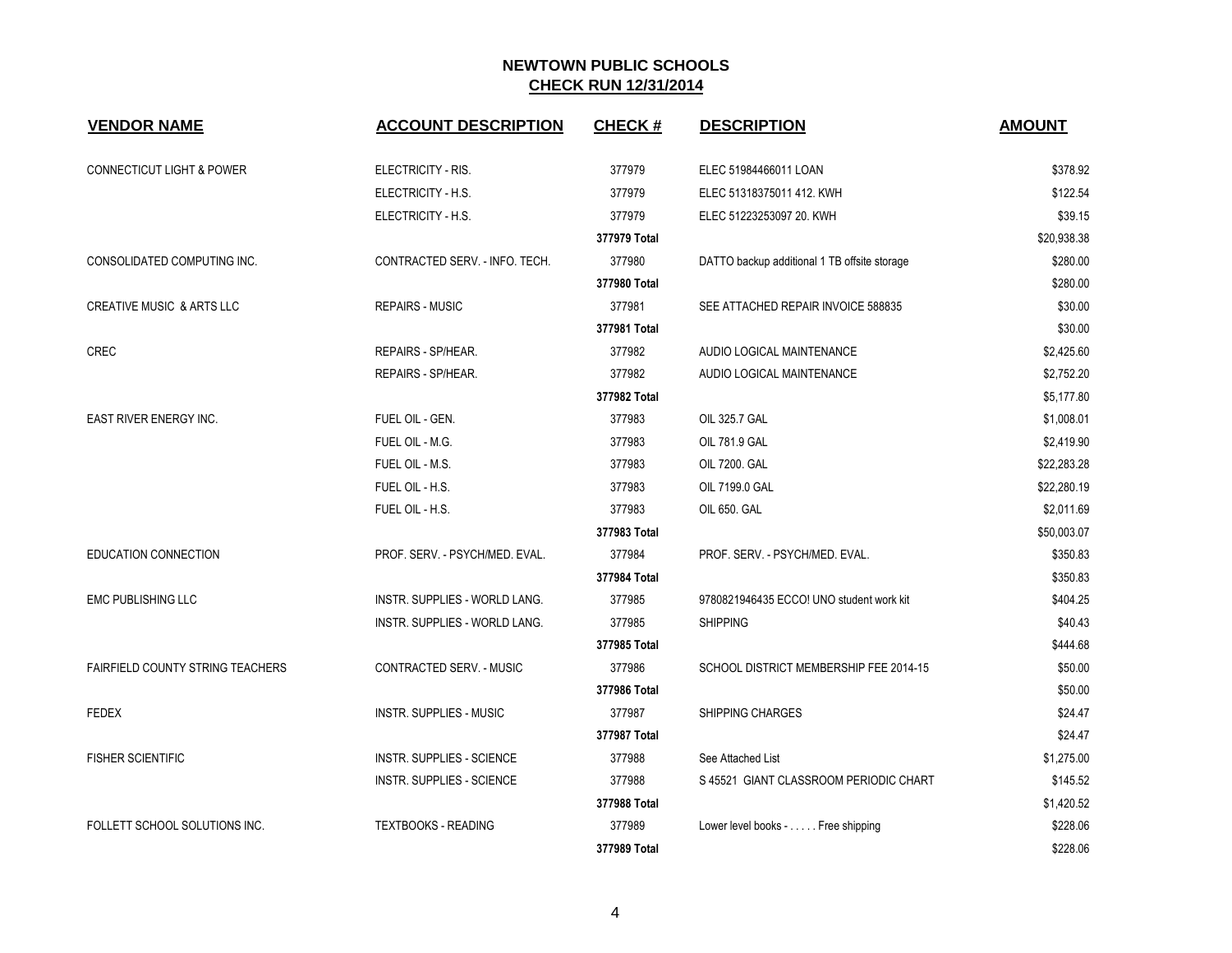| <b>VENDOR NAME</b>                | <b>ACCOUNT DESCRIPTION</b>       | <b>CHECK#</b> | <b>DESCRIPTION</b>                                | <b>AMOUNT</b> |
|-----------------------------------|----------------------------------|---------------|---------------------------------------------------|---------------|
| LORRAINE D. FOSTER DAY SCHOOL     | <b>TUITION - OUT-OF-DISTRICT</b> | 377990        | TUITION - OUT-OF-DISTRICT                         | \$5,092.50    |
|                                   |                                  | 377990 Total  |                                                   | \$5,092.50    |
| THOM FREAS                        | CONTRACTED SERV. - MUSIC         | 377991        | CONCERT RECORDING                                 | \$1,050.00    |
|                                   |                                  | 377991 Total  |                                                   | \$1,050.00    |
| <b>FRONTIER</b>                   | TELEPHONE & CABLE                | 377992        | <b>SERVICES 2014/15</b>                           | \$92.37       |
|                                   |                                  | 377992 Total  |                                                   | \$92.37       |
| <b>BARBARA GASPARINE</b>          | OFF. SUPPLIES - ADMIN.           | 377993        | PROF SUPPLIES                                     | \$171.14      |
|                                   | OFF. SUPPLIES - ADMIN.           | 377993        | STAFF MEETING SUPPLIES                            | \$115.72      |
|                                   |                                  | 377993 Total  |                                                   | \$286.86      |
| GOLDIE AND LIBRO MUSIC CENTER LLC | <b>REPAIRS - MUSIC</b>           | 377994        | <b>INSTRUMENTS REPAIRS</b>                        | \$375.00      |
|                                   |                                  | 377994 Total  |                                                   | \$375.00      |
| CATHARINE GORALSKI                | STAFF TRAVEL - PUPIL SERV.       | 377995        | VOID CHECK 377526 LOST                            | \$70.34       |
|                                   |                                  | 377995 Total  |                                                   | \$70.34       |
| STEPHANIE GREAVES                 | STAFF TRAVEL - SP. ED. PREK-8    | 377996        | TRAVEL DEC 2014                                   | \$54.67       |
|                                   |                                  | 377996 Total  |                                                   | \$54.67       |
| <b>JENNIFER HAYDUCKY</b>          | STAFF TRAIN. - SCIENCE           | 377997        | SEMINAR ENHANCE STEM INST.                        | \$235.00      |
|                                   | STAFF TRAIN. - SCIENCE           | 377997        | SUPPLIES FOR SCI                                  | \$34.00       |
|                                   |                                  | 377997 Total  |                                                   | \$269.00      |
| <b>HEINEMANN</b>                  | STAFF TRAIN. - STAFF DEVELOP.    | 377998        | Units of Study for Grs 7 and 8 See Attached       | \$3,058.90    |
|                                   | STAFF TRAIN. - STAFF DEVELOP.    | 377998        | <b>SHIPPING</b>                                   | \$244.71      |
|                                   | TEXTBOOKS - CLASSROOM            | 377998        | Units of Study/Writing - Kindergarten,            | \$195.00      |
|                                   | TEXTBOOKS - CLASSROOM            | 377998        | Units of Study/Writing - Grade 2,                 | \$195.00      |
|                                   | <b>TEXTBOOKS - CLASSROOM</b>     | 377998        | Units of Study/Writing - Grade 3,                 | \$195.00      |
|                                   | <b>TEXTBOOKS - CLASSROOM</b>     | 377998        | Units of Study/Writing - Grade 4,                 | \$195.00      |
|                                   | TEXTBOOKS - CLASSROOM            | 377998        | Shipping and Handling charges                     | \$78.00       |
|                                   |                                  | 377998 Total  |                                                   | \$4,161.61    |
| HEWLETT-PACKARD COMPANY           | EQUIPMENT - INFO. TECH.          | 377999        | HP Chromebook 14 G3, 2.1 GHz, 2GB, 1 yr. warranty | \$9,600.00    |
|                                   | EQUIPMENT - INFO. TECH.          | 377999        | Bretford 36 Unit Cart CORE36M-CTTZ                | \$1,463.00    |
|                                   | EQUIPMENT - INFO. TECH.          | 377999        | Education Google Chrome Mgmt. Console User lic    | \$720.00      |
|                                   |                                  | 377999 Total  |                                                   | \$11,783.00   |
| <b>TINA JONES</b>                 | <b>CONTRACTED SERV. - MUSIC</b>  | 378000        | Rehearsal of music for Hawley Concert             | \$300.00      |
|                                   |                                  | 378000 Total  |                                                   | \$300.00      |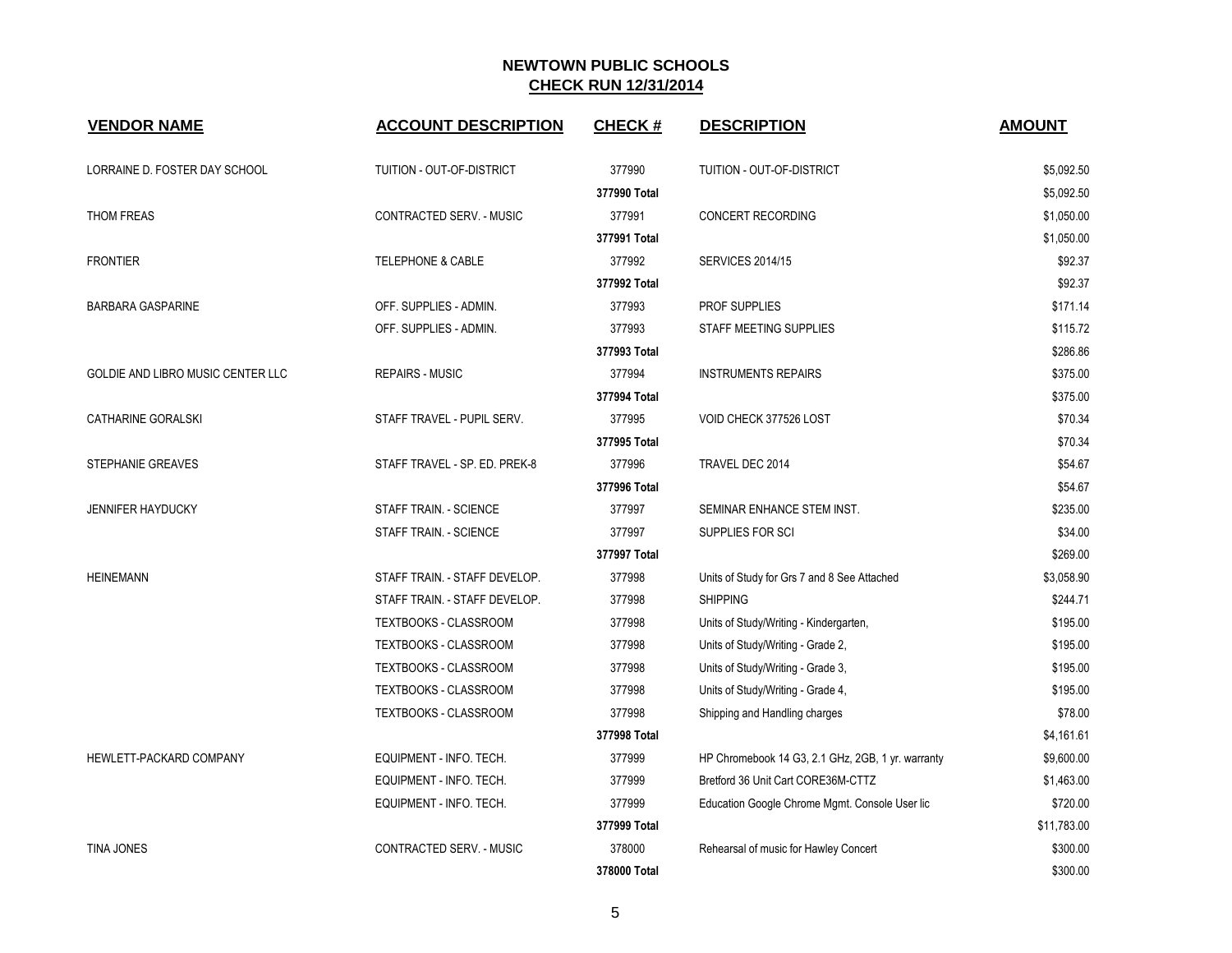| <b>VENDOR NAME</b>                            | <b>ACCOUNT DESCRIPTION</b>       | <b>CHECK#</b> | <b>DESCRIPTION</b>                                      | <b>AMOUNT</b> |
|-----------------------------------------------|----------------------------------|---------------|---------------------------------------------------------|---------------|
| PAM KOHN                                      | INSTR. SUPPLIES - READING        | 378001        | <b>SUPPLIES BOOKS</b>                                   | \$332.69      |
|                                               |                                  | 378001 Total  |                                                         | \$332.69      |
| LEAHY'S FUELS INC.                            | PROPANE & NATURAL GAS - M.G.     | 378002        | PROPANE 56117G 217.8 UNITS                              | \$411.64      |
|                                               | PROPANE & NATURAL GAS - H.S.     | 378002        | <b>PROPANE 97208G 422.8 UNITS</b>                       | \$799.09      |
|                                               |                                  | 378002 Total  |                                                         | \$1,210.73    |
| MAHARD'S PIANO SERVICE, LLC                   | <b>INSTR. SUPPLIES - MUSIC</b>   | 378003        | PIANO TUNING                                            | \$135.00      |
|                                               |                                  | 378003 Total  |                                                         | \$135.00      |
| <b>MANKA CONSTRUCTION &amp; REMOLDING LLC</b> | B. & G. REPAIRS - M.S.           | 378004        | MIDDLE SCHOOL HEALTH CLINIC                             | \$10,000.00   |
|                                               |                                  | 378004 Total  |                                                         | \$10,000.00   |
| W.B. MASON., INC.                             | OFF. SUPPLIES - BUS. SERV.       | 378005        | <b>SUPPLIES 2014/15</b>                                 | \$76.32       |
|                                               | OFF. SUPPLIES - BUS. SERV.       | 378005        | <b>SUPPLIES 2014/15</b>                                 | \$148.84      |
|                                               | OFF. SUPPLIES - BUS. SERV.       | 378005        | <b>SUPPLIES 2014/15</b>                                 | \$20.82       |
|                                               | OFF. SUPPLIES - BUS. SERV.       | 378005        | <b>SUPPLIES 2014/15</b>                                 | \$44.78       |
|                                               | OFF. SUPPLIES - BUS. SERV.       | 378005        | <b>SUPPLIES 2014/15</b>                                 | \$970.80      |
|                                               | OFF. SUPPLIES - BUS. SERV.       | 378005        | <b>SUPPLIES 2014/15</b>                                 | \$94.51       |
|                                               | INSTR. SUPPLIES - CLASSROOM      | 378005        | AVE5315 Avery®                                          | \$68.97       |
|                                               | INSTR. SUPPLIES - ENGLISH        | 378005        | HP 80A BLACK ORIGINAL LASER JET TONER CARTRIDGE         | \$103.99      |
|                                               | <b>INSTR. SUPPLIES - SCIENCE</b> | 378005        | Ziploc bags for science class use.                      | \$33.99       |
|                                               | <b>INSTR. SUPPLIES - SCIENCE</b> | 378005        | Plastic straws for science class project. Free shipping | \$12.56       |
|                                               | INSTR. SUPPLIES - SP. ED. H.S.   | 378005        | CARTRIDGES HEWCNO45AN                                   | \$73.98       |
|                                               | INSTR. SUPPLIES - SP. ED. H.S.   | 378005        | CARTRIDGES HEWCNO46AN                                   | \$55.98       |
|                                               | INSTR. SUPPLIES - CLASSROOM      | 378005        | ICE 64527-30 HIGH SEAT                                  | \$340.00      |
|                                               | INSTR. SUPPLIES - CLASSROOM      | 378005        | ICE-TABLE BISTRO HIGH 65657 GRAY                        | \$362.00      |
|                                               |                                  | 378005 Total  |                                                         | \$2,407.54    |
| <b>BETTY MCFADDEN</b>                         | OFF. SUPPLIES - ADMIN.           | 378006        | <b>SUPPLIES</b>                                         | \$91.13       |
|                                               |                                  | 378006 Total  |                                                         | \$91.13       |
| MHA CONSULTING INC.                           | STAFF TRAIN. - SECURITY          | 378007        | Expenses related to presentation of emergency tabletop  | \$4,243.07    |
|                                               | STAFF TRAIN. - DISTRICT          | 378007        | Desktop emergency preparedness training                 | \$4,507.12    |
|                                               |                                  | 378007 Total  |                                                         | \$8,750.19    |
| MOBILE MINI, INC.                             | <b>EQUIP RENTAL - SPORTS</b>     | 378008        | <b>RENTAL OF CONTAINERS</b>                             | \$95.00       |
|                                               | <b>EQUIP RENTAL - SPORTS</b>     | 378008        | <b>RENTAL OF CONTAINERS</b>                             | \$75.00       |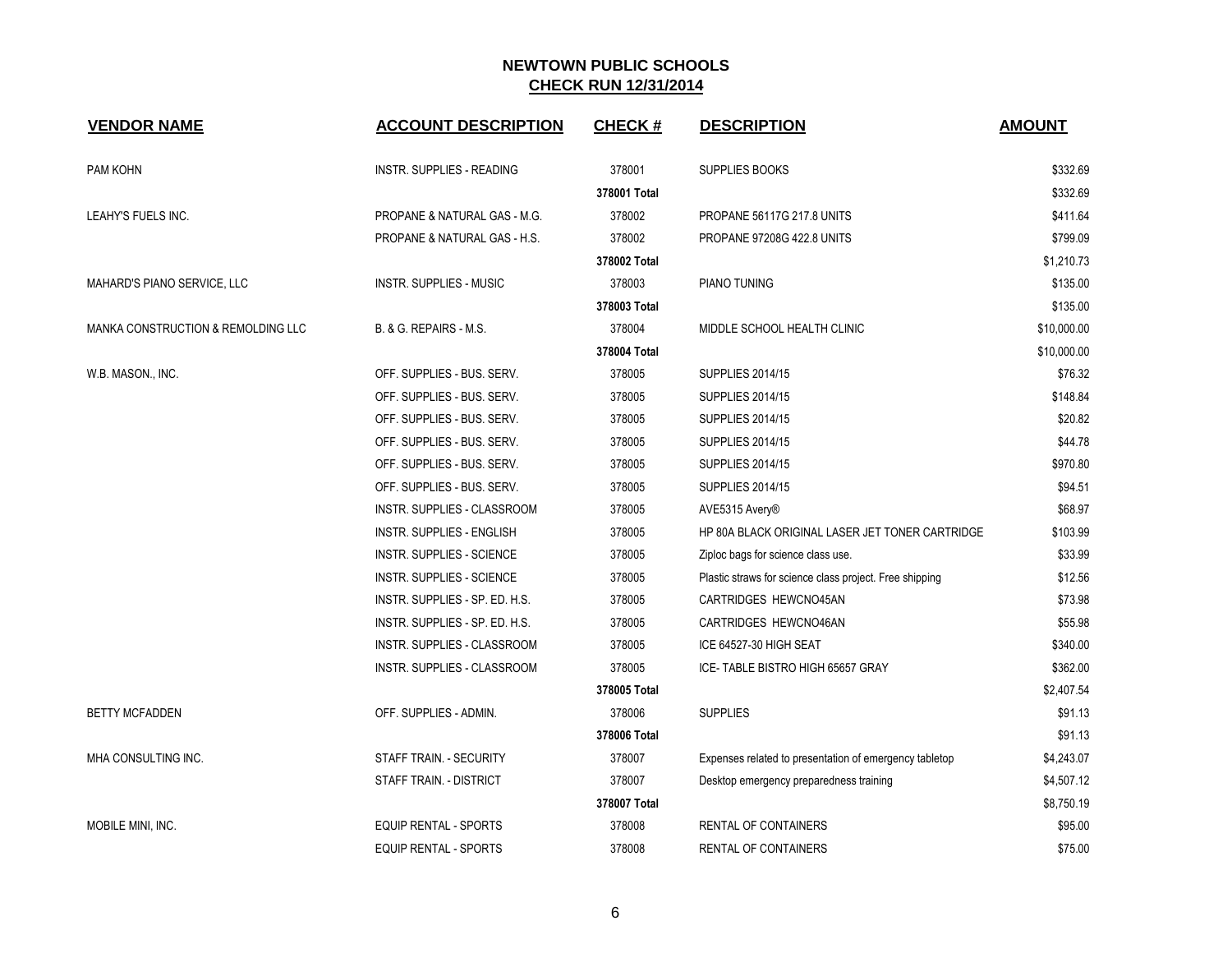| <b>VENDOR NAME</b>                  | <b>ACCOUNT DESCRIPTION</b>      | <b>CHECK#</b> | <b>DESCRIPTION</b>                                      | <b>AMOUNT</b> |
|-------------------------------------|---------------------------------|---------------|---------------------------------------------------------|---------------|
| MOBILE MINI, INC.                   | <b>EQUIP RENTAL - SPORTS</b>    | 378008        | RENTAL OF CONTAINERS                                    | \$75.00       |
|                                     |                                 | 378008 Total  |                                                         | \$245.00      |
| NATIONAL ASSOC. FOR MUSIC EDUCATION | CONTRACTED SERV. - MUSIC        | 378009        | Membership Dues Renewal for 2015                        | \$125.00      |
|                                     |                                 | 378009 Total  |                                                         | \$125.00      |
| NATIONAL GEOGRAPHIC                 | INSTR. SUPPLIES - CLASSROOM     | 378010        | One year subscription to PIONEER PRINT Edition          | \$40.50       |
|                                     | INSTR. SUPPLIES - CLASSROOM     | 378010        | Shipping and Handling charges                           | \$4.05        |
|                                     |                                 | 378010 Total  |                                                         | \$44.55       |
| NEWTOWN MIDDLE SCHOOL               | CONTRACTED SERV. - SPORTS       | 378011        | umpires and referees during basketball/baseball season. | \$120.90      |
|                                     |                                 | 378011 Total  |                                                         | \$120.90      |
| ON-SITE SHREDDING                   | INSTR. SUPPLIES - CLASSROOM     | 378012        | One Tall Console Ticket 33824 12/01/14                  | \$26.59       |
|                                     |                                 | 378012 Total  |                                                         | \$26.59       |
| PAR INC.                            | INSTR. SUPPLIES - PSYCH.        | 378013        | WW6010-SF EDDT                                          | \$48.00       |
|                                     | INSTR. SUPPLIES - PSYCH.        | 378013        | WW6847-TB EDDT                                          | \$68.00       |
|                                     | INSTR. SUPPLIES - PSYCH.        | 378013        | <b>SHIPPING</b>                                         | \$11.60       |
|                                     | INSTR. SUPPLIES - PSYCH.        | 378013        | W608A SRS-2 PROFILE SHEET                               | \$165.00      |
|                                     |                                 | 378013 Total  |                                                         | \$292.60      |
| PETTY CASH                          | OFF. SUPPLIES - ADMIN.          | 378014        | PETTY CASH                                              | \$144.69      |
|                                     |                                 | 378014 Total  |                                                         | \$144.69      |
| ANTHONY RIGAZIO-DIGILIO DR.         | STAFF TRAIN. - STAFF DEVELOP.   | 378015        | Admin/Teacher Workshops Aug 2014 - June 2015            | \$6,450.00    |
|                                     |                                 | 378015 Total  |                                                         | \$6,450.00    |
| SANDY RODRIGUEZ                     | STAFF TRAVEL - PUPIL SERV.      | 378016        | TRAVEL NOV 2014                                         | \$66.14       |
|                                     | STAFF TRAVEL - PUPIL SERV.      | 378016        | TRAVEL DEC 2014                                         | \$68.49       |
|                                     | STAFF TRAVEL - PUPIL SERV.      | 378016        | TRAVEL CES TRAINING                                     | \$50.40       |
|                                     |                                 | 378016 Total  |                                                         | \$185.03      |
| SCHOLASTIC INC.                     | <b>TEXTBOOKS - READING</b>      | 378017        | Set up for orders throughout the year                   | \$121.61      |
|                                     |                                 | 378017 Total  |                                                         | \$121.61      |
| <b>SCHOOL SPECIALTY</b>             | OFF. SUPPLIES - ADMIN.          | 378018        | Office items, staplers, guest books, scissors           | \$260.41      |
|                                     |                                 | 378018 Total  |                                                         | \$260.41      |
| SPATH BJORKLUND ASSOCIATES INC.     | PROF. SERV. - B. & G.           | 378019        | QUARTERLY MONITORING JULY-SEPT 2014                     | \$1,557.00    |
|                                     |                                 | 378019 Total  |                                                         | \$1,557.00    |
| STADIUM SYSTEM, INC.                | <b>REPAIRS - SPORTS</b>         | 378020        | BASKETBALL UNIFORMS RECONDITIONING                      | \$253.40      |
|                                     | <b>INSTR. SUPPLIES - SPORTS</b> | 378020        | PLAYOFF BALLS                                           | \$308.00      |